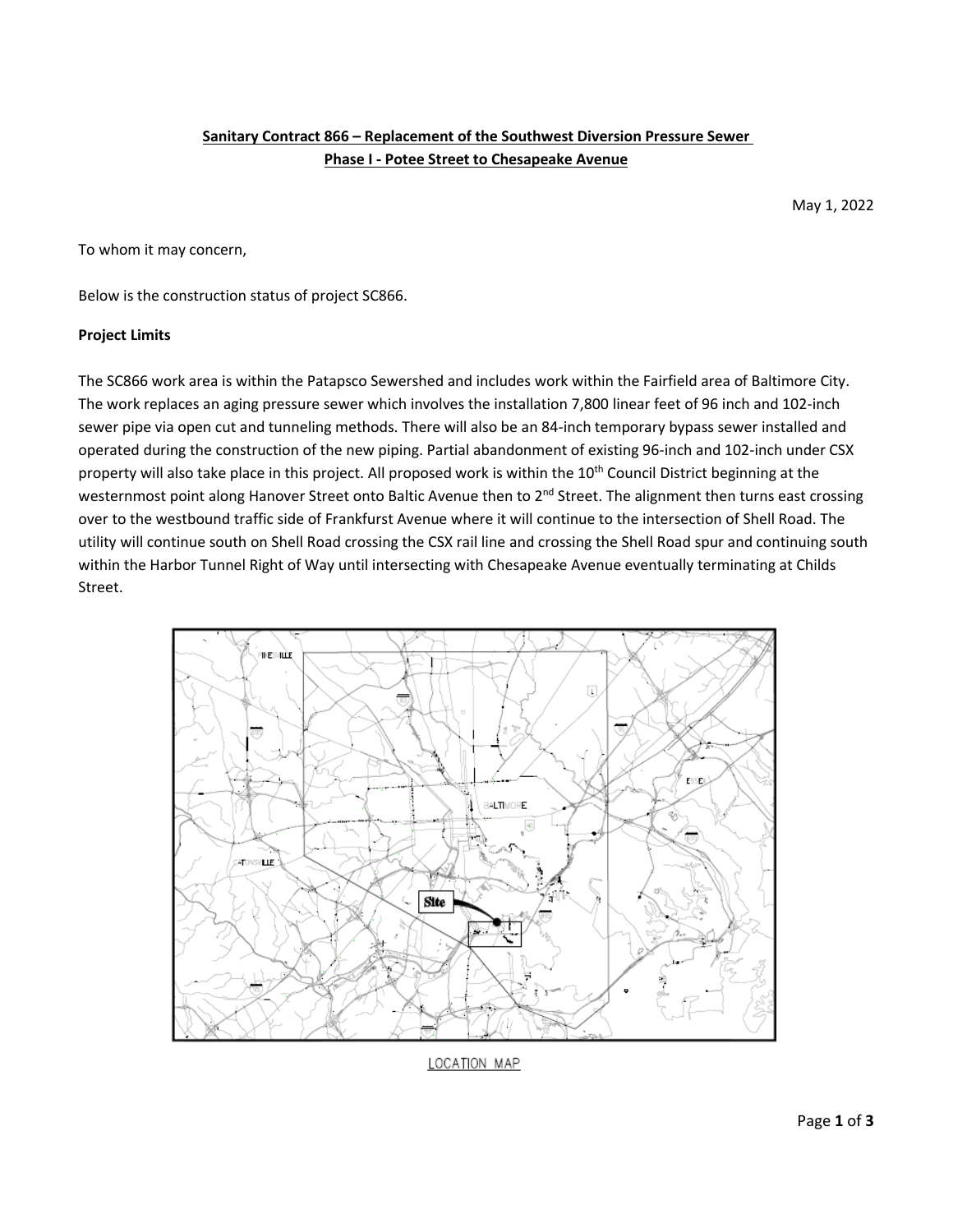### **Figure 1: SC866 Project Map**



This project is currently in review of the 100% design. The scheduled advertisement summer of 2022, with construction Notice to Proceed scheduled for late fall/early winter 2022. Anticipated construction duration is 730 calendar days, during which the westbound lane of Frankfurst Avenue will be closed and all traffic, both eastbound and westbound, will be conducted on the existing eastbound lanes. Activities will be phased to minimize disturbances as much as reasonably possible. During construction there will be anticipated detours and closures to accommodate the required construction site disturbances.

### **Project Activities**

Project activities include Micro Tunnel Sewer Installation, Open Cut Sewer Installation, Large Diameter Temporary Bypass Pipe Installed, New Manhole Installation, and Existing Manhole Rehabilitation. Below are some expectations of project activities.

# • **Pipe installation via Tunneling Methods**

- o Open pits shafts of various depths protected by fencing and/or jersey barriers
- o Heavy machinery will be used (construction noise is expected)
- o Lane closures /lane adjustments is expected
- **Open Cut Sewer Installation**
	- o Heavy machinery will be used (construction noise is expected)